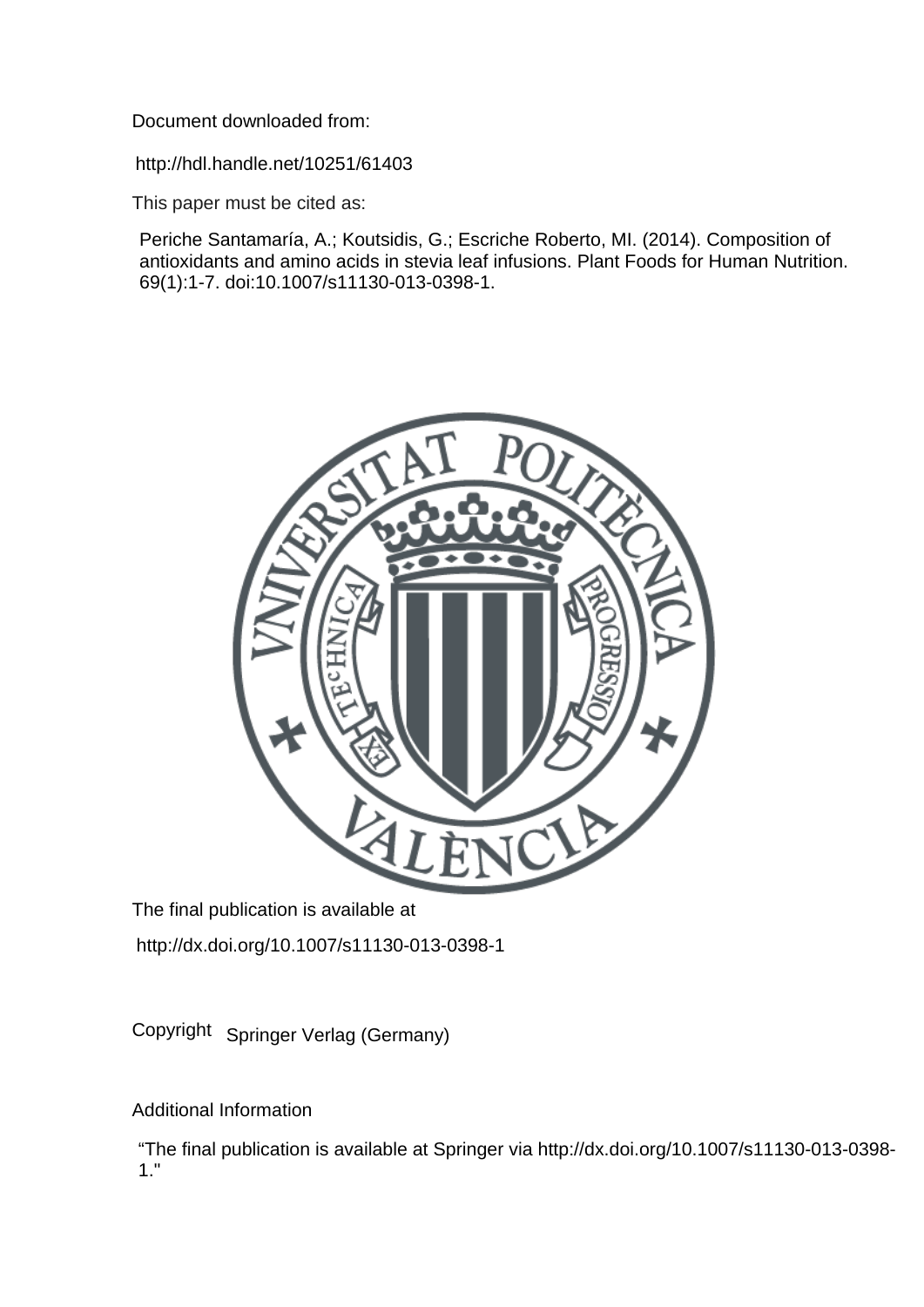# **Composition of Antioxidants and Amino Acids in Stevia Leaf Infusions**

2 Angela Periche<sup>1</sup>, Georgios Koutsidis<sup>2</sup>, Isabel Escriche<sup>1</sup>\*

- <sup>1</sup> Universitat Politècnica de València. Institute of Food Engineering for Development. Food Technology
- Department. P.O.Box:46022 Valencia, Spain
- <sup>2</sup> Northumbria University, School of Life Sciences (Newcastle upon Tyne, UK) NE1 8ST
- \*Corrresponding author: iescrich@tal.upv.es Tel: +34963873661. Fax: +34963877956
- 

#### **Abstract**

 *Stevia*, a non-caloric natural sweetener with beneficial properties and considerable antioxidants and amino acids, is increasingly consumed as an infusion. This work evaluates the influence of the conditions (temperature: 50, 70 or 90ºC and time: 1, 5, 20 or 40 min) applied to obtain *Stevia* infusions, on antioxidants (total phenols, flavonoids and antioxidant activity) and amino acids. The total concentration of the eleven amino acids found was 11.70 mg/g in dried leaves and from 6.84 to 9.11 mg/g per gram of Stevia in infusions. However, infusions showed higher levels of certain amino acids (alanine, asparagine, leucine and proline), and greater values of the three antioxidant parameters in 16 comparison with dry leaves. Temperature had more influence (minimum values at 50 °C and maximum at 90 °C) than time in the case of antioxidants. At 90ºC there were no important increases in the extraction of antioxidant compounds after 5 min; each gram of *Stevia* having117 mg trolox (Total antioxidant activity), 90 mg gallic acid (total phenols) and 56 mg catechin equivalents (flavonoids). Varying the temperature and time conditions no notable differences were observed in the concentrations of the majority of amino acids. However, the infusion treatment 90ºC for 5 minutes was the best, as it gave the highest yield of 8 of the 11 amino acids. Therefore, with respect to the compounds analyzed in this study, the best way to obtain *Stevia* leaf infusions is the same as the domestic process, almost boiling water for a short time.

**Keywords:** antioxidant activity, total phenols, flavonoids, amino acids, *Stevia*.

**Introduction**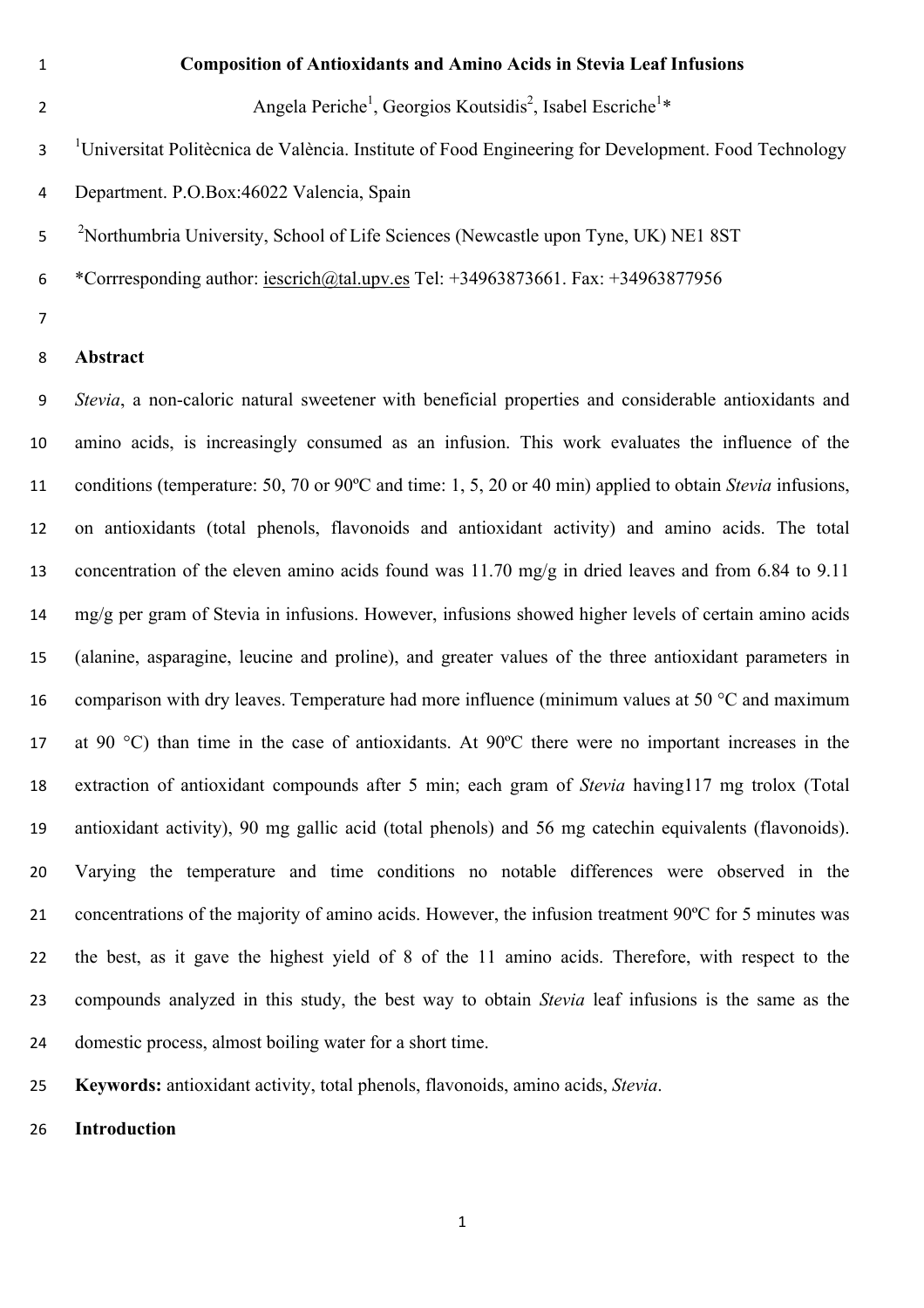*Stevia rebaudiana* Bertoni, (Asteraceae family) is a perennial plant from Brazil and Paraguay [1]. The main characteristic of *Stevia* leaves is high sweetness (250-300 times sweeter than sucrose) due to the diterpene compounds, called steviol glycosides [2]. The most common use of *Stevia* leaves is the extraction and purification of steviosides to obtain a non-caloric natural sweetener, as a sugar substitute, or as an alternative to artificial sweeteners [3]. Other authors have demonstrated that *Stevia* leaves also have beneficial properties, showing them to be: anti-inflammatory, diuretic, antihypertensive, antihyperglycemic, antidiarrehic, antitumoral and antioxidant [4]. These antioxidant effects, as in other plants, are in part due to the presence of flavonoids and phenolic compounds [5, 6]. Although several authors have studied the antioxidant capacity of extracts from different plant leaves such as tea [7], mate [8] or mint [9], there are fewer works related specifically to infusions, except for the results given by Atuoi et al. [10] and Gorjanovic et al. [11] for tea and herbal teas [12,13], and by Samaniego et al. [14] for green tea.

 In addition to the before mentioned properties, *Stevia* leaves, like other herbs such as Chinese tea [15] and black tea [16], have considerable amino acid content. In fact, Rafiq et al. [17] and Abou-Arab et al. [18] identified seventeen amino acids in *Stevia* leaves (glutamic acid, aspartic acid, lysine, serine, isoleucine, alanine, proline, tyrosine, arginine, histidine, methionine, phenylalanine, leucine, valine, threonine, glycine, cystine). *Stevia* leaves contain all the indispensable amino acids [19] with the exception of tryptophan.

 Due to these therapeutic properties, *Stevia* leaves are consumed more and more as an aqueous extract of dried leaves. These extracts are drunk as a simple infusions or incorporated in different food formulations: juices, biscuits, jams, sweets, etc. This has become an option for the European industry as EFSA (European Food Safety Authority) recognized the safety of *Stevia* leaf extracts for alimentary use in November 2011 [20]. However, the use of *Stevia* was authorized in different Asian and American countries one decade ago.

 As far as the authors know, there is no research related to the antioxidant properties and the free amino acid content of *Stevia* leaf infusions. For this reason, the aim of this study was to evaluate how the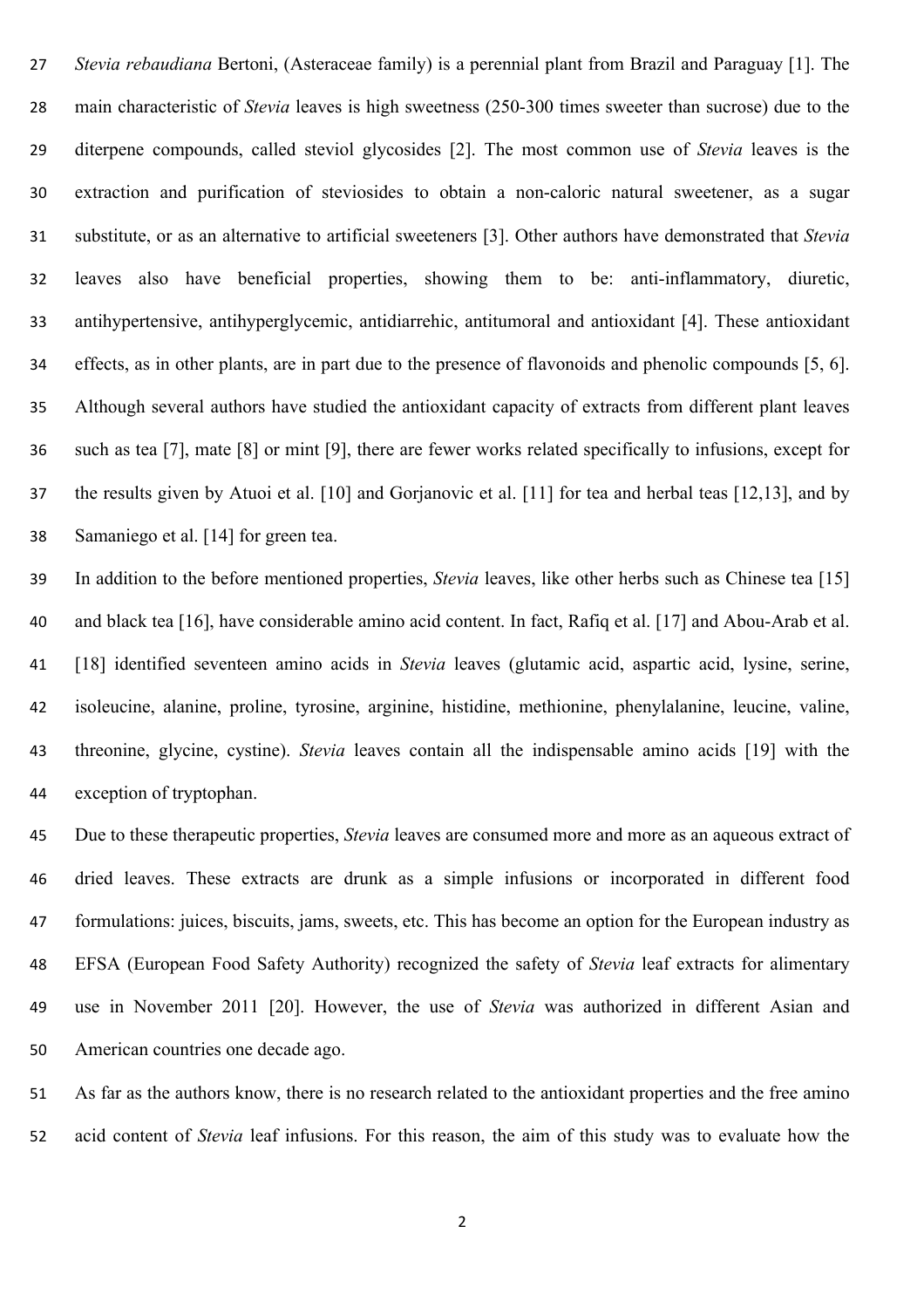conditions (time and temperature) used to obtain infusions (from dehydrated *Stevia* leaves), affect amino acids, antioxidant capacity, total phenolic content, and total flavonoid content.

#### **Material and Methods**

## *Plant material and infusion preparation*

 Organically produced (based on minimizing the use of external inputs, avoiding the use of synthetic fertilizers and pesticides) dried leaves of *Stevia rebaudiana* (Raab, Vitalfood, Rohrbach, Germany) were used in this study. Aqueous extracts of dried *Stevia* leaves were obtained at atmospheric pressure and different temperatures using a thermostatic bath (JPSelecta Precisdig, Spain). 1g of dried *Stevia* leaf powder (ground in a grinding mill, A11 Basic, IKA, Germany) was dispersed in 100 mL of water. Different temperatures (50, 70 and 90 ˚C) and times (1, 5, 20 and 40 minutes) were applied to obtain the infusions. It was decided to use these combinations of time and temperature in order to cover a wide range of possible treatment conditions, from less aggressive (low temperatures and short time) to more aggressive (high temperatures and long time). Subsequently, the aqueous extracts were filtered through filter paper and cooled before the analytical determinations. Although treatment at 50ºC and 70ºC is not really infusion, in this work in order to facilitate the terminology, all the thermal treatments are called "infusions". All the analyses were performed in triplicate.

*Standard compounds and Reagents* 

 A EZ-Faast amino acid kit (Phenomenex, Torrance, CA, USA) was used to carry out the amino acid analyses. This kit, in addition to chloroform, hydrochloric acid, isooctane, n-propanol, sodium carbonate and sodium hydroxide, contains the following amino acid standards: alanine (Ala), asparagine (Asn), aspartic acid (Asp), cistine (C-C), glutamic acid (Glu), glycine (Gly), histidine (His), isoleucine (Ile), leucine (Leu), lysine (Lys), methionine (Met), phenylalanine (Phe), proline (Pro), serine (Ser), threonine (Thr), tryptophan (Trp), tyrosine (Tyr), valine (Val) and norvaline (Nor) ; all  $99^{+9}$  purity.

 6-hydroxy-2,5,7,8-tetramethylchroman-2-carboxylic acid (Trolox) and 2,2-diphenyl-1-picrylhydrazyl (DPPH) (Sigma-Aldrich) were used to determine the total antioxidant activity. Sodium nitrite, (+)- catechin, sodium hydroxide (Sigma-Aldrich) and aluminum chloride hexahydrate (Fluka) were used for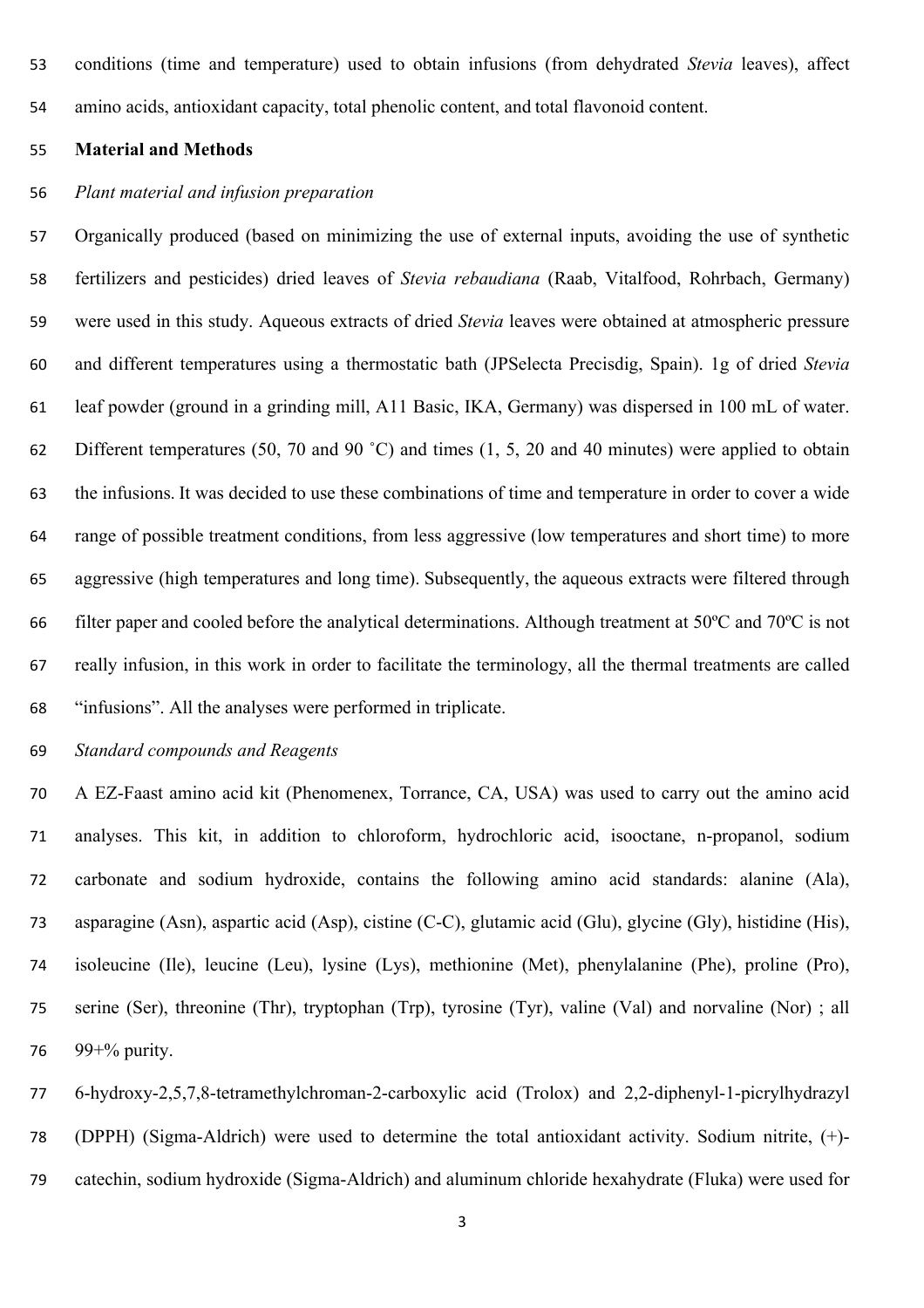- flavonoid analysis. Sodium carbonate, gallic acid and Folin-Ciocalteu reagent (all purchased from Sigma-Aldrich) were utilized for phenolic determination.
- *Determination of Free Amino Acids.*

 The free amino acid content of the *Stevia* infusion was measured using the derivatization technique for GC-MS [21] with the before mentioned EZ-Faast amino acid kit. The derivatized amino acids were 85 extracted with isooctane/chloroform (100 µL) and analyzed using the 6890 GC-MS Agilent system. An 86 aliquot of the derivatized amino acid solution (10 µL) was injected into a 10 m x 0.25 mm Zebron ZB-87 AAA capillary column (250 °C in split mode, 5:1). The oven temperature was 110 °C for 1 min, then 88 increased at 30 °C/min to 320 °C, and held at 320 °C for 2 min. The transfer line was held at 320 °C, and the carrier gas flow rate was kept constant throughout the run at 1.1 mL/min. The ion source was maintained at 220 ºC and the electron impact mode was 70 eV.

- In order to calculate the amount of each amino acid in the infusions, a calibration curve (50, 100, 200, 350, 500, 700 nmol/mL) was plotted for each amino acid using the amino acid standard mixtures solution (200 nmol/mL). The area of each amino acid was measured relative to the area of internal standard, norvaline (m/z 158 ion).
- *Determination of total phenolic content*

 The total phenolic content was determined spectrophotometrically by the modified Folin-Ciocalteu method [22]. Absorbance was measured at 760 nm using a spectrophotometer (JASCO V-630). The quantification was made considering a standard curve of gallic acid and the results were expressed as mg of gallic acid equivalent per gram of *Stevia* (dry matter)*.*

*Determination of total flavonoid content*

 Total flavonoid content was determined using the modified colorimetric method described by Dewanto et al. [23]. Absorbance was measured at 510 nm. The quantification was made considering a standard 03 curve of of  $(+)$ -catechin and the results were expressed as mg of  $(+)$ -catechin equivalent per gram of *Stevia* (dry matter)*.*

*Determination of total antioxidant activity*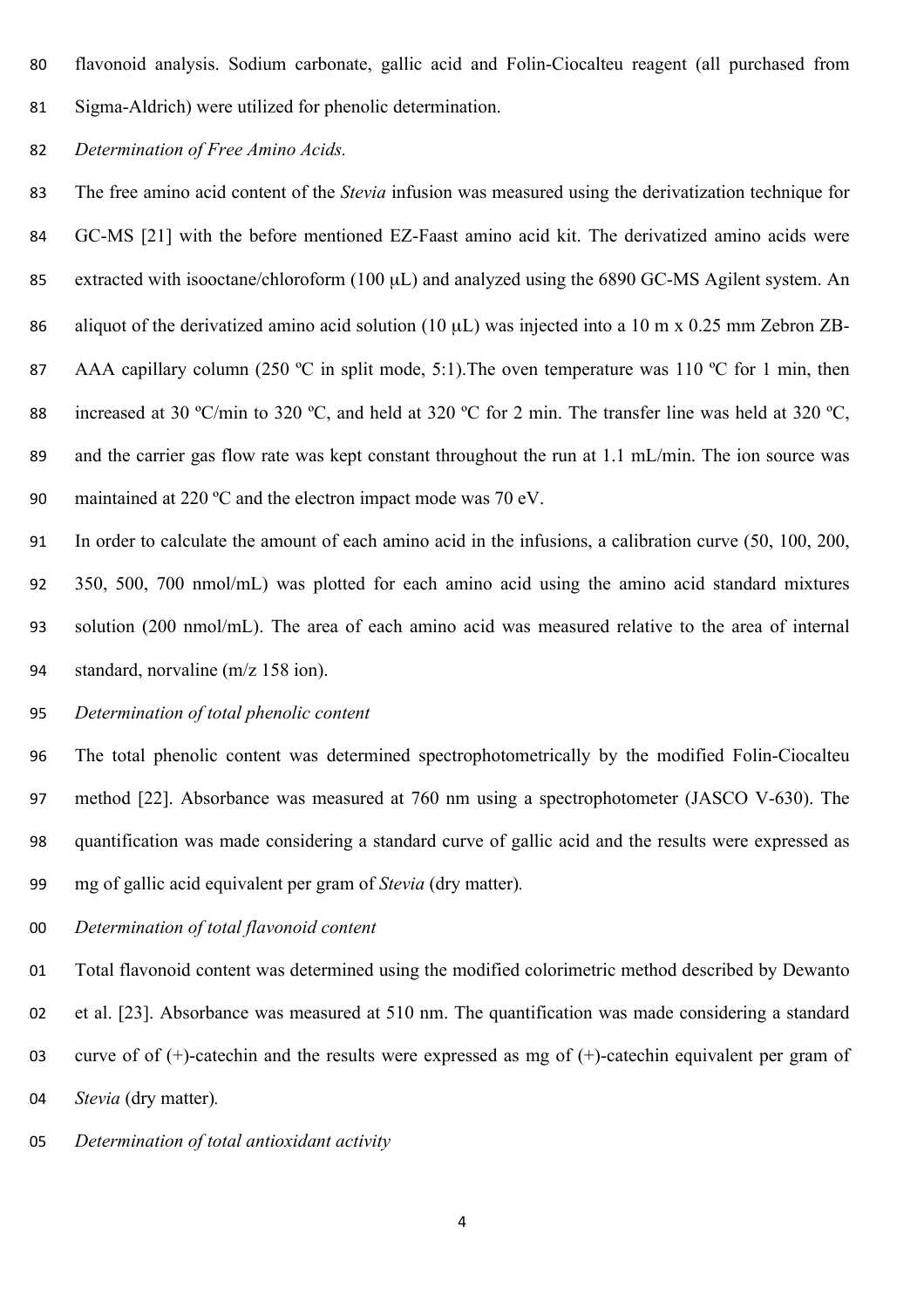The antioxidant activity (AA) of the extract was analyzed on the basis of the scavenging activities of the stable 2,2-diphenyl-1-picrylhydrazyl free radical as described by Shahidi et al*.* [24] with some modifications. Absorbance of the sample was measured at 515 nm using methanol as a blank. The quantification was made considering a standard curve of Trolox (6-Hydroxy-2,5,7,8- tetramethylchroman-2-carboxylic acid) and the results were expressed as mg of Trolox equivalent per gram of *Stevia* (dry matter)*.*

*Statistical analysis*

13 A multifactor ANOVA (with LSD test and  $\alpha$  = 0.05), using the Statgraphics Centurion program, was applied to study the effect of temperature and time on the amino acids, total phenols, flavonoids and antioxidant activity. The interaction between both factors was also considered. A Principal Component Analysis (PCA), with the software Unscrambler X.10., was also applied to describe the relationships between the treatments and the variables analysed.

# **Results and Discussion**

*Free amino acids in Stevia infusions: Influence of time and temperature conditions.*

 The average values and the standard deviations of the eleven free amino acids (Ala, Asn, Asp, Glu, Ile, Leu, Phe, Pro, Ser, Tyr and Val) quantified in dried *Stevia* leaves are shown in Table 1. The data corresponding to these compounds in the infusions (obtained at different temperatures: 50, 70, 90ºC and times: 1, 5, 20, 40 minutes) are available in Online Resource 1. In addition, Table 1 shows the multifactor ANOVA results (homogenous groups, F-ratios for time and temperature factors and the interactions of both factors) for each of the analyzed compounds.

 Of the eleven amino acids found in this study, four of them (Ile, Leu, Phe and Val) are recognized by the FAO as indispensable. The total amino acid concentration, considering the sum of all the compounds, was higher in the dried leaves (11.70 mg/g) than in infusions; in which the maximum 29 values for the majority of the compounds analyzed was achieved with the treatment 90 °C, 5 minutes. Compounds such as Glu, Phe, Ser and Tyr showed greater concentration in the dried leaves (0.95, 0.30, 8.10 and 0.12 mg/g, respectively) than in infusions, as the average values obtained for these compounds considering all treatments were: 0.38, 0.06, 4.43 and 0.05 mg/g, respectively.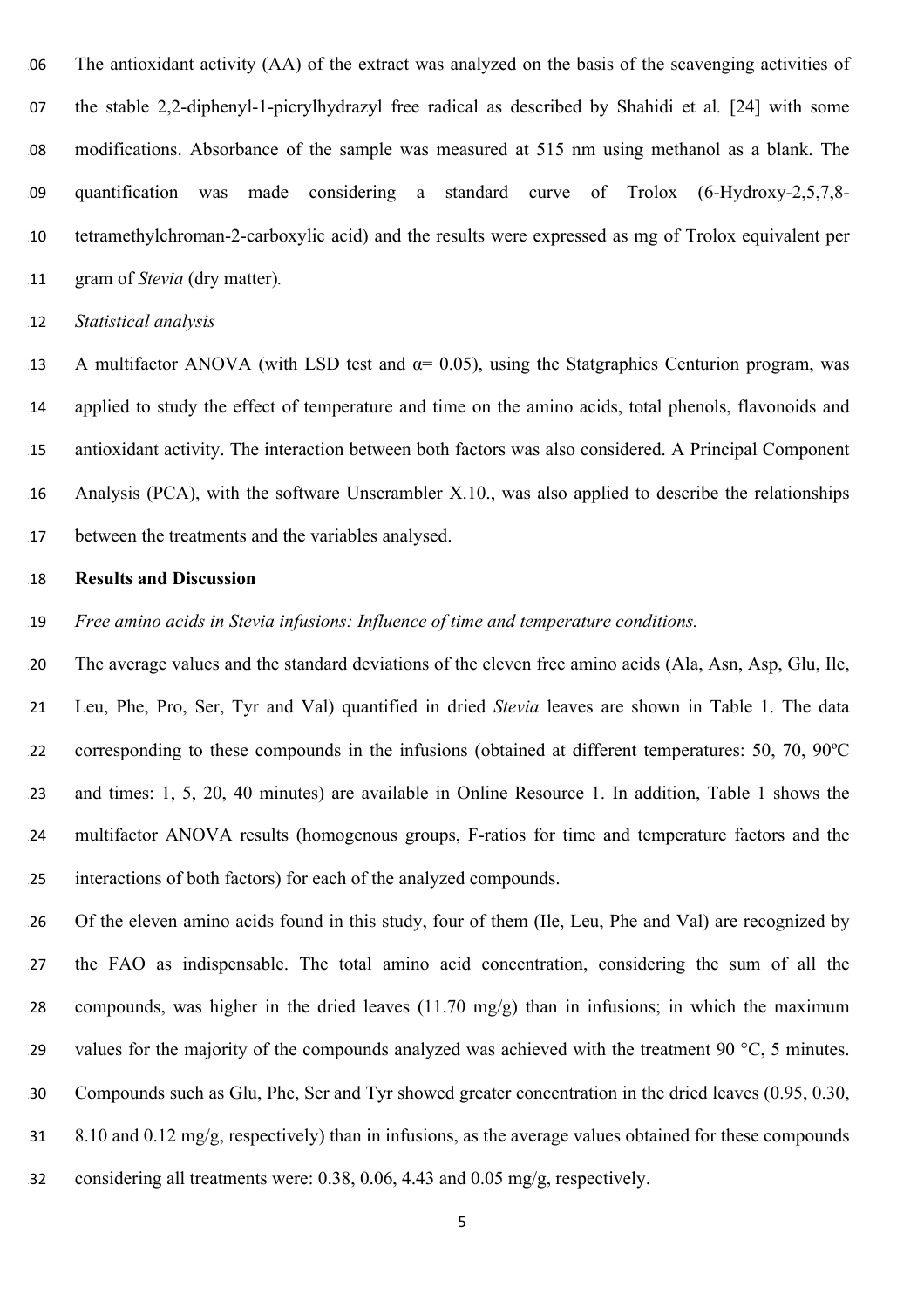The amount of Ala, Asp, Leu and Pro in dried leaves (0.34, 0.38, 0.08 and 0.55 mg/g, respectively) was lower than in infusions (average values considering all treatments: 0.56, 0.43, 0.11 and 0.97 mg/g, respectively). However, the values obtained for Leu in the less aggressive treatments (50°C during 1 and 5 minutes) were almost identical to those for the dried leaves. Other compounds such as Asn, Ile and Val showed practically no differences between the concentration obtained for the dried leaves (0.36, 0.26 and 0.29, respectively) and for the infusions (average values: 0.37, 0.22 and 0.26, respectively).

 Considering the abundance of the different compounds, Serine on its own accounts for 68.8% of the total amino acids quantified in dry leaves and 56.4 % of the total amino acids quantified in infusions (average value of those obtained in all the treatments). In addition to Serine, other amino acids were also quite abundant in dried leaves: Asp (3.2%), Glu (8.1%) and Pro (4.7%), which represented 16.1% of the total. Likewise, with respect to the infusions, after Serine the next three most abundant compounds were Ala (7.1%), Asp (5.5%) and Pro (12.4%), accounting for 25.1% of total.

 With respect to the influence of temperature and time on the evolution of the different compounds, the ANOVA showed that both factors had practically no influence on the concentration of the compounds. Of the 11 compounds quantified, only three of them presented significant differences for temperature (Val, Leu and Ile) and four of them for time (Val, Leu, Ser and Asn). However, it is important to note that although the statistical analysis revealed significant differences, the observation of the values shows that actually these were very small.

 There is little information relating to free amino acids in *Stevia*. Rafiq et al. [17] only identified eight of them in *Stevia* leaves (Ala, Ile, Ser, Pro, Asp, Glu, Tyr and Lys). All of these amino acids were found in this study, with the exception of Lys. However, Val, Leu, Phe, and Asn, found in this study, were not found by the above authors. Li et al. [25] and Abou-Arab et al. [18] identified 15 amino acids (Glu, Asp, Lys, Ser, Ile, Ala, Pro, Tyr, Arg, His, Phe, Leu, Val, Thr and Gly) in *Stevia* leaves previously subjected to protein hydrolysis. Besides these, the latter authors found Met and Cys, as well. All the amino acids present in *Stevia* in this study (with the exception of Val), are also found in green and black tea [15] with the total quantity ranging between 1.19 and 6.98 mg/g, depending on the tea variety.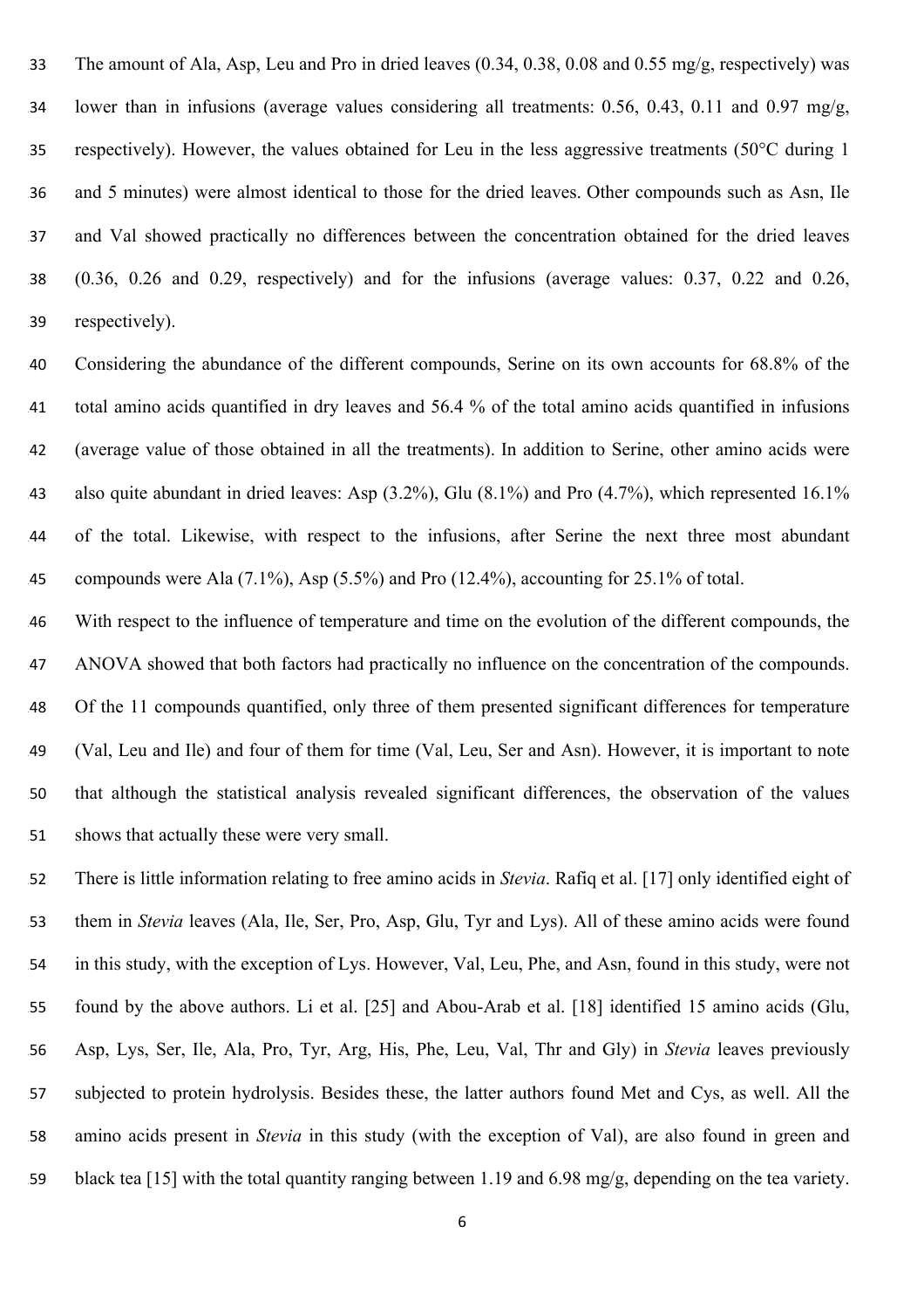These data were somewhat lower than those found in this work for *Stevia* infusions (6.84 and 9.11 mg/g). However, for other varieties of green tea, Ding et al. [26] reported higher values, between 24.70 and 33.50 mg/g.

 *Antioxidant activity, total phenols and flavonoids in Stevia infusions: Influence of time and temperature conditions.*

 Table 2 shows the average values and the standard deviations of total phenols, flavonoids and antioxidant activity found in dried *Stevia* leaves, as well as the multifactor ANOVA results (homogenous groups, F-ratios for the factors time and temperature, and the interactions of both factors). Higher concentrations of the three parameters were found in the infusions than in the dried leaves.

 The time/temperature interaction (95% LSD interval), obtained from the ANOVA, is included in Fig. 1 in order to facilitate the comparison of variability patterns between factors. Fig. 1 shows that the evolution of these parameters depends on the temperature and the time conditions applied to obtain the infusions. For the three parameters analyzed, the higher the temperature the greater the aqueous extraction. Although both factors had a significant influence, temperature had greater impact than time, which is reflected by the F-ratio values (F ratio of temperature ranged from 323.74 to 490.57 and F ratio of time ranged from 2.52 to 21.97) on the three parameters analyzed.

 Considering treatment time, it can be stated that, practically, it does not influence the result of the total phenol content and flavonoids. However, time had a greater influence in the case of total antioxidant activity when compared to the other two parameters. For antioxidant activity, there was a significant 80 increase in concentration from minute 5 (52 mg trolox/g) to minute 40 (82 mg trolox/g) at 50 °C. For the other two temperatures (70 and 90ºC), the behavior with time was similar, with a maximum value at 20 min, and without significant differences with respect to 40 min. The difference with time for total antioxidant activity with respect to phenols and flavonoids could be due to the presence of other compounds with antioxidant capacity, which can contribute to total antioxidant activity [31].

 Regarding the total phenol content, Tadhani et al. [27] reported lower average values (25.18 mg gallic acid/g) in dried *Stevia* leaf extracts (obtained with HCl 0.3N and methanol) than those obtained in this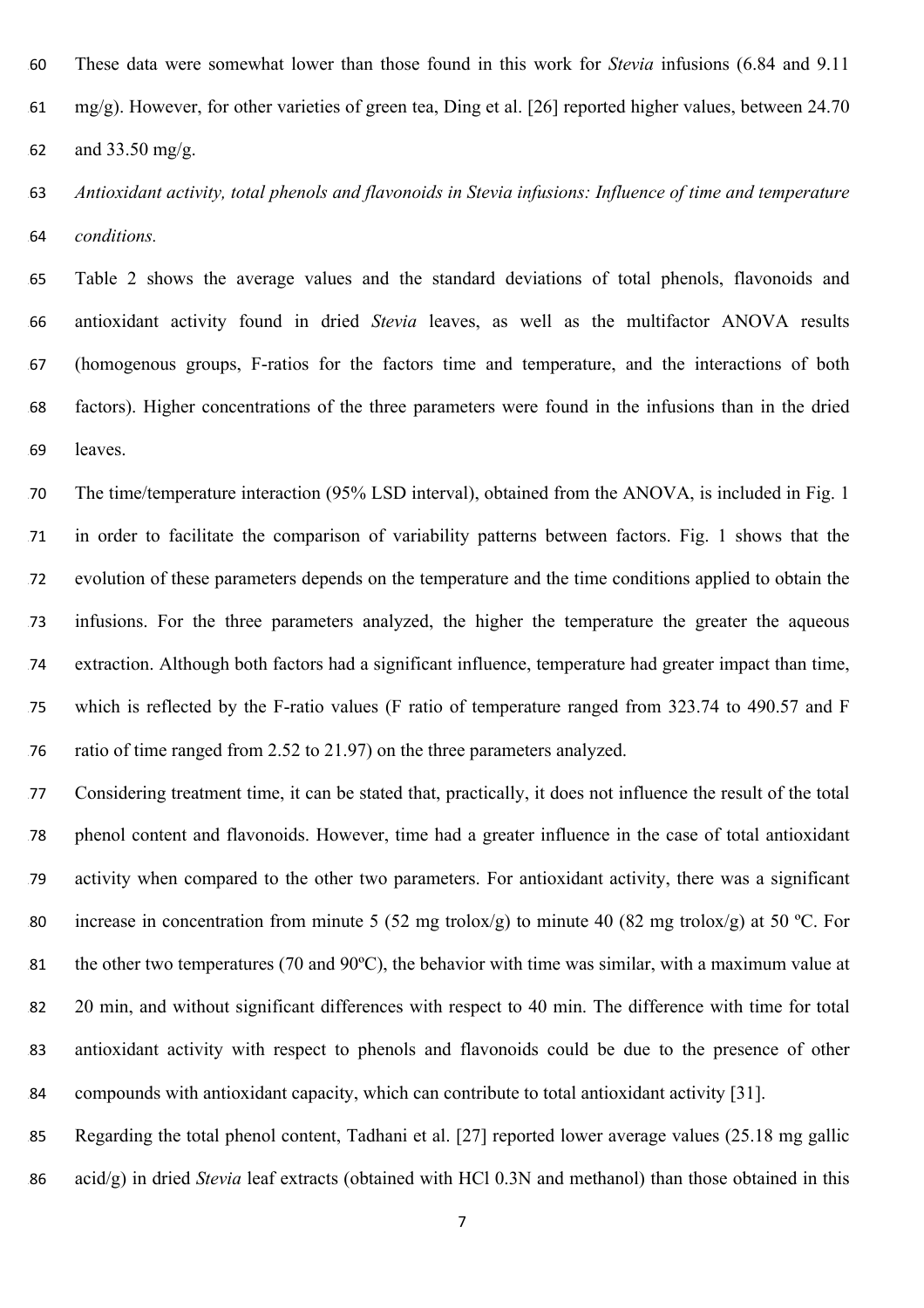paper (63.80 mg gallic acid/g). Shukla et al. [5, 27] reported a total phenol content of 56.74 and 61.50 mg of gallic acid/g in ethanolic and aqueous *Stevia* extracts respectively (obtained by a maceration 189 process at room temperature). These values are similar to those obtained in this paper at 50  $\degree$ C (average values: 65.20 mg gallic acid/g *Stevia*) but below those obtained at 70ºC and 90ºC (average values considering all treatments: 71.02 and 92.07 mg gallic acid/g), respectively.

 With respect to the total flavonoids (Table 2), a level of 22.20 mg catechin/g dried leaves of *Stevia* was found in this study. Muanda et al. [6] obtained similar values (20.68 mg catechin/g) in dried *Stevia* leaf aqueous extracts, as well. Other authors reported values for the total flavonoids in this matrix but expressed in terms of other compounds: 21.73 mg gallic acid/g [27], and 0.83 mg quercetin/g [29]. In addition, the extracts were obtained using different solvents: HCl 0.3N and methanol by the first authors and ethyl acetate extract and methanol by the second ones. Kim et al. [30] obtained values of 15.64 mg quercetin per gram of *Stevia* in infusions (3 hour at 100 °C).

 In relation to antioxidant activity, the average value obtained in this study was 48.17 mg trolox/g of dried *Stevia* leaves (aqueous extraction). This value was higher than reported by Tadhani et al. [27] 01  $(38.24 \text{ mg} \text{ trolox/g}).$ 

 The evolution of antioxidant activity, with temperature and time, observed in this study was similar to that described by other authors for tea infusions. Specifically, Samaniego et al. [14] reported that at 90 204 °C, the extraction of polyphenol was faster and more effective than at lower temperatures, as long as time does not exceed 5 minutes. These authors highlight that higher times at this temperature may cause the loss of polyphenol compounds and, consequently, of antioxidant capacity.

*Global behavior of antioxidant properties and amino acid composition* 

 Once the individual behavior of amino acids and antioxidant compounds were analyzed, a PCA was used to assess the overall effect of the conditions (time and temperature) used to obtain the *Stevia* infusions. Fig. 2 shows the PCA biplot (scores "treatments" and loading "variables") obtained. The first two components explained 65 % of the total variance (PC1, 39 % and PC2, 26 %). The proximity between infusion treatments implies similar behaviour, while the proximity between variables implies the degree of correlation between them. Taking this into consideration, the infusion "90ºC for 5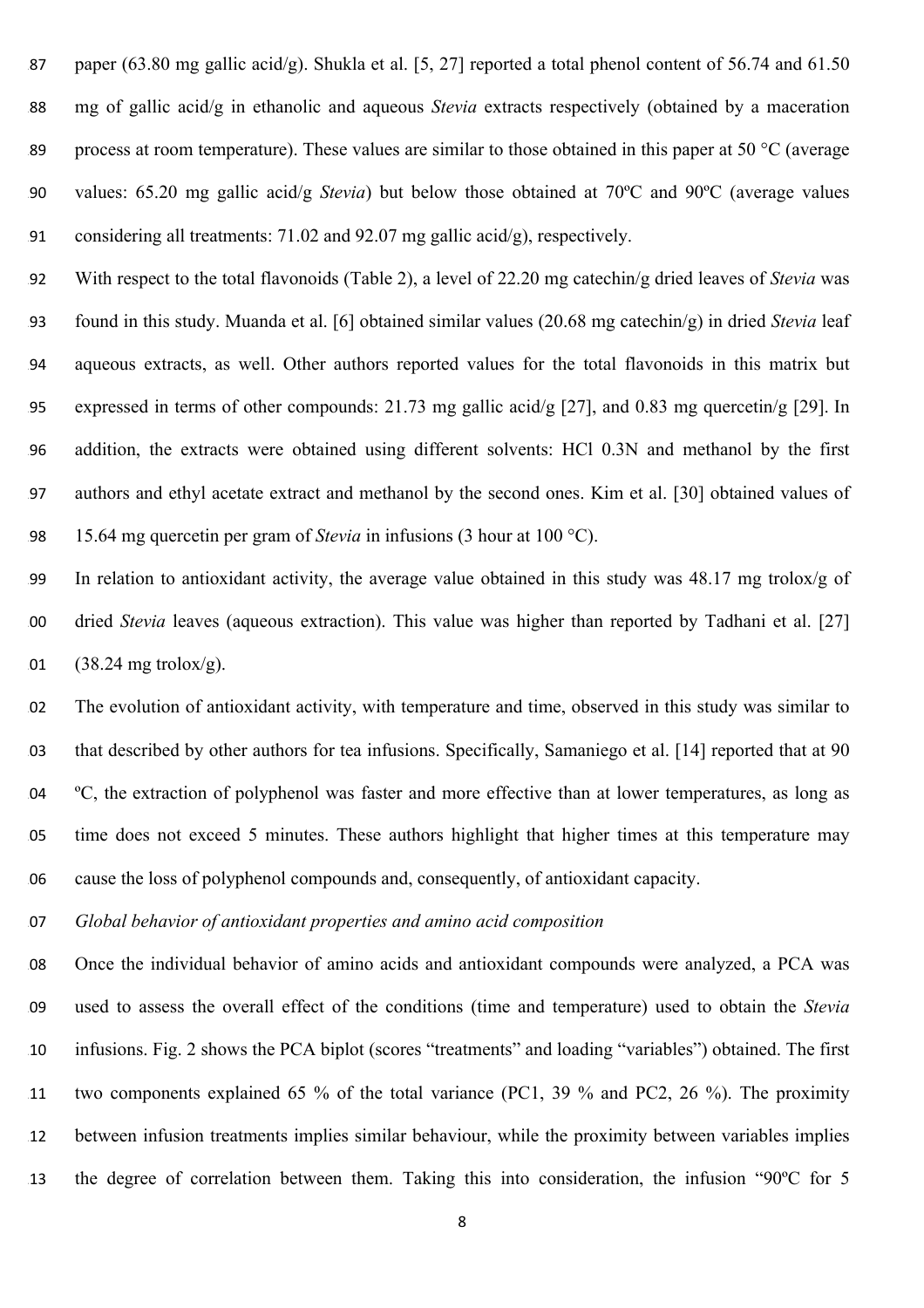minutes" (90\_5) placed at the far end of the right axis had the most amino acids (except Asp, Ser and Tyr) and antioxidants. On the contrary, the samples (50\_1 and 50\_5) situated on the opposite side (left axis), had the lowest level of the majority of the analyzed variables.

## **Conclusions**

 Infusions of Stevia leaves have higher levels of both antioxidants (total phenols, flavonoids and antioxidant activity) and certain amino acids such as Ala, Asp, Leu and Pro, in comparison with dry Stevia leaves. Temperature has a greater effect than time in the case of the three antioxidant parameters, so the higher the temperature, the greater the aqueous extraction. Minimum values for these 22 parameters were obtained at 50  $\degree$ C and maximum at 90  $\degree$ C. At this last temperature there were no important improvements in the extraction of these compounds after 5 min. With respect to the majority of amino acids, no important differences were observed in their concentrations as a consequence of varying the temperature and time conditions. However, the infusion treatment 90ºC for 5 min can be considered the most appropriate since it promoted a small increment in the concentration of 8 of the 11 compounds. Therefore, with respect to the compounds analyzed in this study, the best conditions for obtaining Stevia leaf infusions are the most similar to the domestic culinary process, very hot water (slightly below boiling) for a short time. Given that infusions have been shown to be efficacious in the extraction of antioxidants, it would be interesting to investigate the profile of specific antioxidants further.

#### **Acknowledgments**

 The authors thank the Research and Development Support Program, "Ayuda a Estancias de personal docente e investigador de la UPV en Centros de Investigación de Prestigio (PAID-00-12)" of the Universidad Politécnica de Valencia (Spain).

**References**

- 1. Goyal SK, Samsher R, Goyal RK (2010) Stevia (*Stevia rebaudiana*) a bio-sweetener: A review. Int J Food Sci Nutr 61: 1–10.
- 2. Hanson JR, De Oliveira BH (1993) Stevioside and related sweet diterpenoid glycosides. Nat Prod Res 10: 301-309.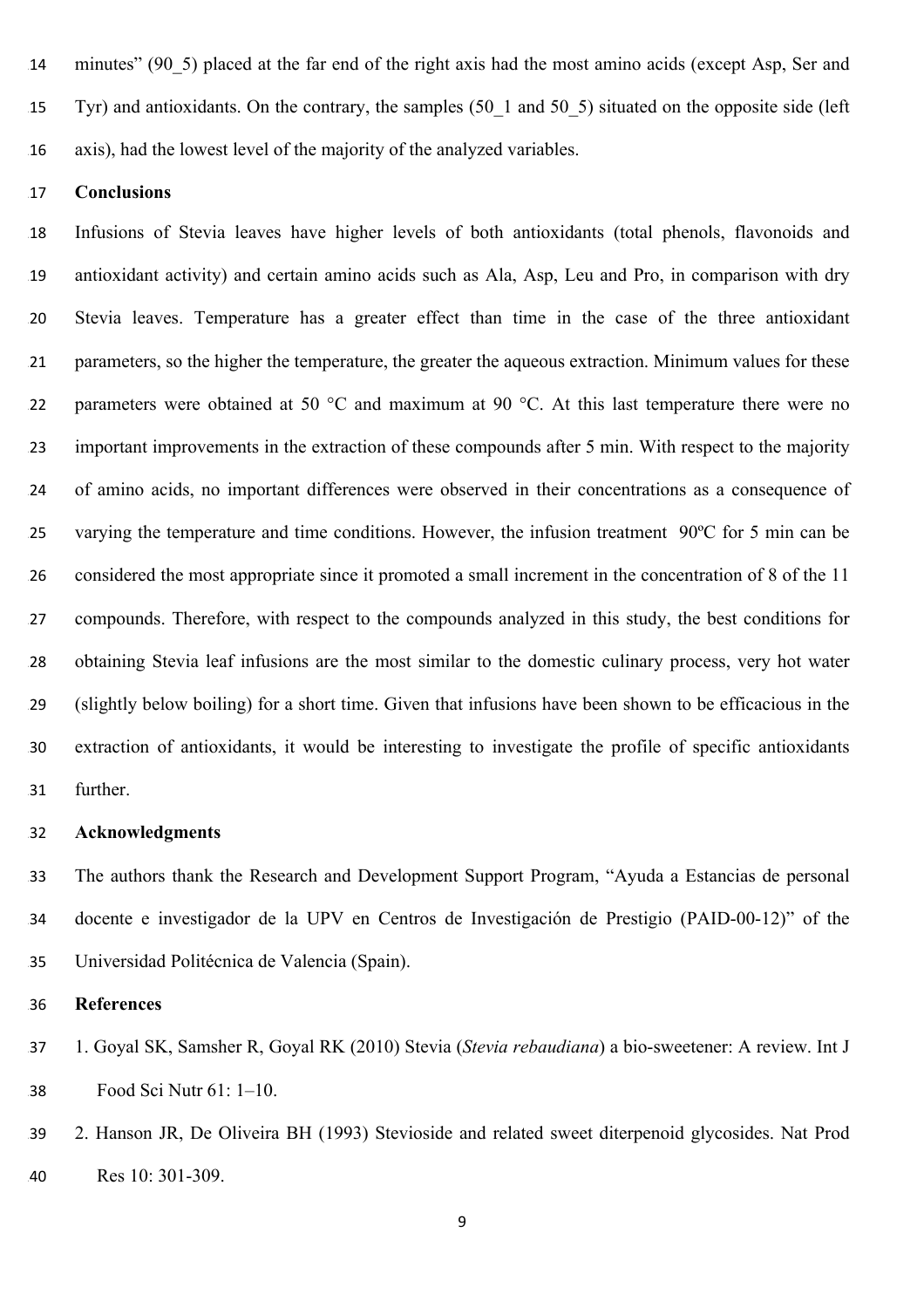- 3. Anton S, Martin C, Han H, Coulon S, Cefalu W, Geiselman P et al. (2010) Effects of *Stevia*, aspartame, and sucrose on food intake, satiety and postprandial glucose and insulin levels. Appetite 55: 37–43.
- 4. Chatsudthipong V, Muanprasat C (2009) Stevioside and related compounds: Therapeutic benefits beyond sweetness. Pharmacol Therapeut 121:41–54.
- 5. Shukla S, Mehta A, Bajpai V (2009) In vitro antioxidant activity and total phenolic content of ethanolic leaf extract of *Stevia rebaudiana* Bert. Food Chem Toxicol 47: 2338-2343.
- 6. Muanda F, Soulimani R, Diop B, Dicko A (2011) Study on chemical composition and biological activities of essential oil and extracts from *Stevia rebaudiana* Bertoni leaves. LWT-Food Sci Technol 44:1865-1872.
- 7. Yao L, Jiang Y, Datta N, Singanusong R, Liu X, Duan J, Raymont K, Lisle A, Xu Y(2004) HPLC
- analyses of flavanols and phenolic acids in the fresh young shoots of tea (Camellia sinenesis) grown in Australia. Food Chem 84: 253-263.
- 8. Dugo P, Cacciola F, Donato P, Assis R, Bastos E, Mondello L (2009) High efficiency liquid chromatography techniques coupled to mass spectrometry for the characterization of mate extracts. J Chromatogr A 43:7213-7221.
- 9. Biswas AK, Chatli MK, Sahoo J (2012) Antioxidant potential of curry (Murraya koenigii L.) and mint (Mentha spicata) leaf extracts and their effect on colour and oxidative stability of raw ground pork meat during refrigeration storage. Food Chem 133:467-472.
- 10. Atoui K, Mansouri A, Boskou G, Kefalas P (2005) Tea and herbal infusions: Their antioxidant activity and phenolic profile. Food Chem 89, 27-36.
- 11. Gorjanovic S, Komes D, Pastor F, Belscak A, Pezo L, Hecimovic I, Suznjevic D (2012) Antioxidant Capacity of Teas and Herbal Infusions: Polarographic Assessment. J Agric Food Chem 60: 9573-9580.
- 12. Quispe C, Viveros-Valdez E, Schmeda-Hirschmann G (2012) Phenolic Constituents of the Chilean Herbal Tea *Fabiana imbricata* R. et P. Plant Food Hum Nutr 67:242–246.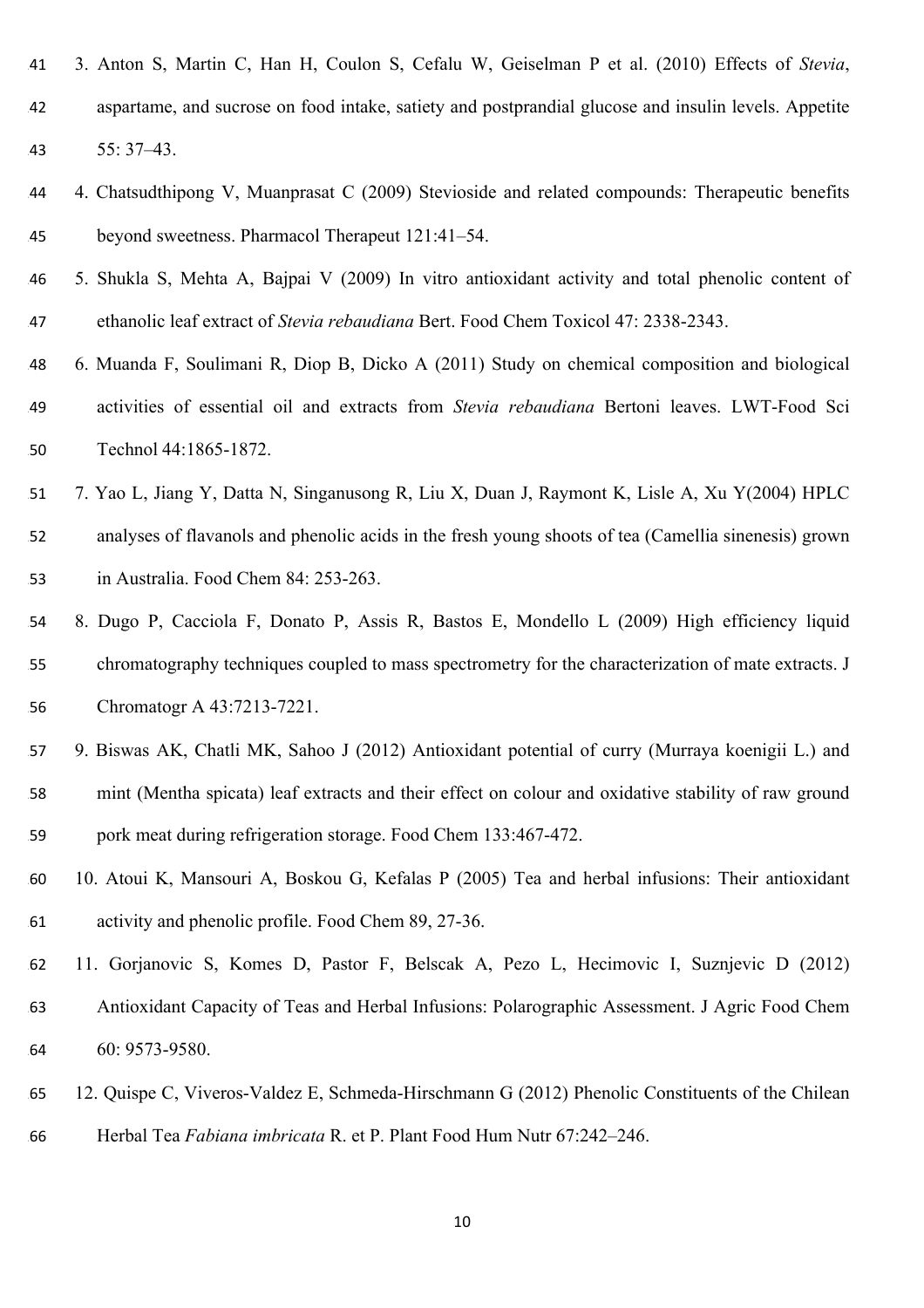- 13. Büyükbalci A, Nehir El S (2008) Determination of In Vitro Antidiabetic Effects, Antioxidant Activities and Phenol Contents of Some Herbal Teas. Plant Food Hum Nutr 63:27–33.
- 14. Samaniego C, Inurreta Y, Quesada JJ, Blanca R, Villalón M, López García H, López Martínez MC
- (2011) The influence of domestic culinary processes on the Trolox Equivalent Antioxidant Capacity of green tea infusions. J Food Compos Anal 24:79-86.
- 15. Wang L, Xu R, Hu B, Li W, Sun Y, Tu Y, Zeng X (2010) Analysis of free amino acids in Chinese teas and flower of tea plant by high performance liquid chromatography combined with solid-phase extraction. Food Chem 123: 1259–1266.
- 16. Gökmen V, Serpen A, Mogol BA (2012) Rapid determination of amino acids in foods by hydrophilic interaction liquid chromatography coupled to high-resolution mass spectrometry. Anal Bioanal Chem 403: 2915–2922.
- 17. Rafiq M, Dahot U, Mangrio SM, Naqvi HA, Qarshi IA (2007) In vitro clonal propagation and biochemical analysis of field established Steva rebaudiana Bertoni. Pak J Bot 39: 2467-2474. 80 ISSN:2070-3368.
- 18. Abou-Arab AE, Abou-Arab AA, Abu-Salem MF (2010) Physico-chemical assessment of natural sweeteners steviosides produced from *Stevia rebaudiana* Bertoni plant. AJFS 4: 269–281. ISSN:1996-0794.
- 19. WHO (2007). Report of a Joint WHO/FAO/UNU Expert Consultation on Protein and Amino Acid Requirements in Human Nutrition (2002, Geneva, Switzerland). WHO Technical Report Series; No. 935.
- 20. European Food Safety Authority (EFSA) (2011) Revised exposure assessment for steviol glycosides for the proposed uses as a food additive. EFSA Journal 2011; 9 (1):1972. doi:10.2903/j.efsa.2011.1972
- 21. Husek P (2000) Method of preparing sample for amino acid analysis and kit for analyzing the same. Eur Patent Appl EP 1033576.
- 22. Sakanaka S; Tachibana Y; Okada Y (2004) Preparation and antioxidant properties of extracts of
- Japanese persimmon leaf tea (kakinoha-cha). Food Chem 89: 569-575.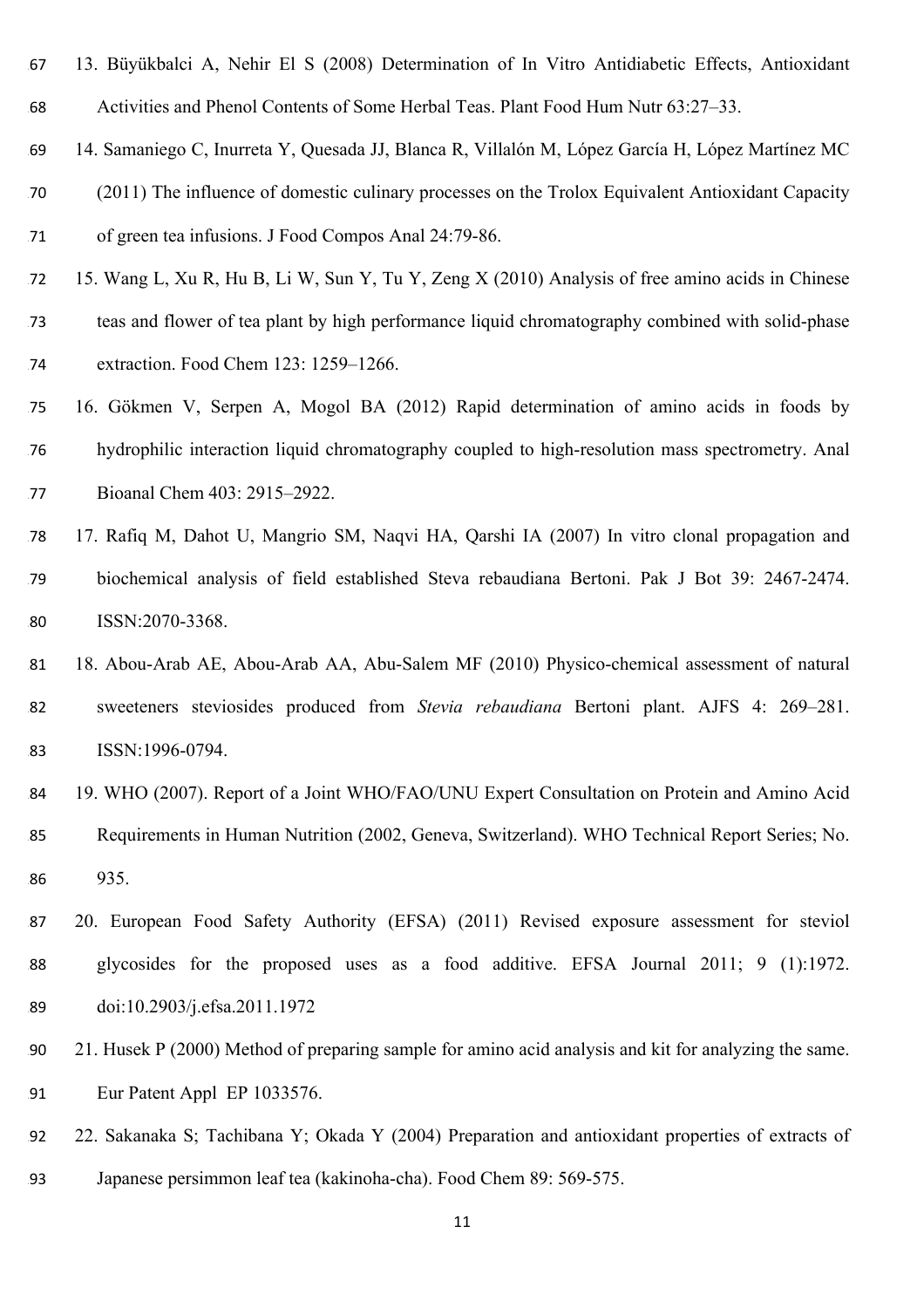- 23. Dewanto V, Wu X, Adom KK, Liu RH (2002) Thermal processing enhances the nutritional value of tomatoes by increasing total antioxidant activity. J Agri Food Chem 50:3010-3014.
- 24. Shahidi F, Liyana-Pathirana CM, Wall DS (2006) Antioxidant activity of white and black sesame seeds and their hull fractions. Food Chem 99: 478-483.

25. Li G, Wang R, Quampah A, Rong Z, Shi C, Wu J (2011) Calibration and Prediction of Amino

- Acids in *Stevia* Leaf Powder Using Near Infrared Reflectance Spectroscopy. J Agri Food Chem 59: 13065–13071.
- 26. Ding Y, Yu H, Mou S (2002) Direct determination of free amino acids and sugars in green tea by anio-exchange chromatography with integrated pulsed amperometric detection. J Chromatogr A 928:237-244.
- 27. Tadhani M, Patel V, Subhash R (2007) In vitro antioxidant activities of *Stevia rebaudiana* leaves and callus. J Food Compos Anal 20: 323–329.
- 28. Shukla S, Mehta A, Menta P, Bajpai V (2012) Antioxidant ability and phenolic content of aqueous leaf extract of *Stevia rebaudiana* Bert. Exp Toxicol Pathol 64:807-811.
- 29. Ghanta S, Banerjee A, Poddar A, Chattopadhyay S (2007) Oxidative DNA damage preventive activity and antioxidant potential of *Stevia rebaudiana* (Bertoni) Bertoni, a natural sweetener. J of Agri Food Chem 55:10962–10967.
- 30. Kim I, Yang M, Lee O, Kang S (2011) The antioxidant activity and the bioactive compound content of *Stevia rebaudiana* water extracts. LWT Food Sci Technol 44: 1328–1332.
- 31. Michiels JA, Kevers Cl, Pincemail J, Defraigne JO, Dommes J (2012) Extraction condicitons can
- greatly influence antioxidant capacity assays in plant food matrices. Food Chem 130:986-993.

# **Figure Caption**

- **Fig. 1** Time-temperature interaction (95% LSD interval) of the antioxidant parameters: total phenols
- (a), total flavonoids (b) and antioxidant activity (c), obtained from the ANOVA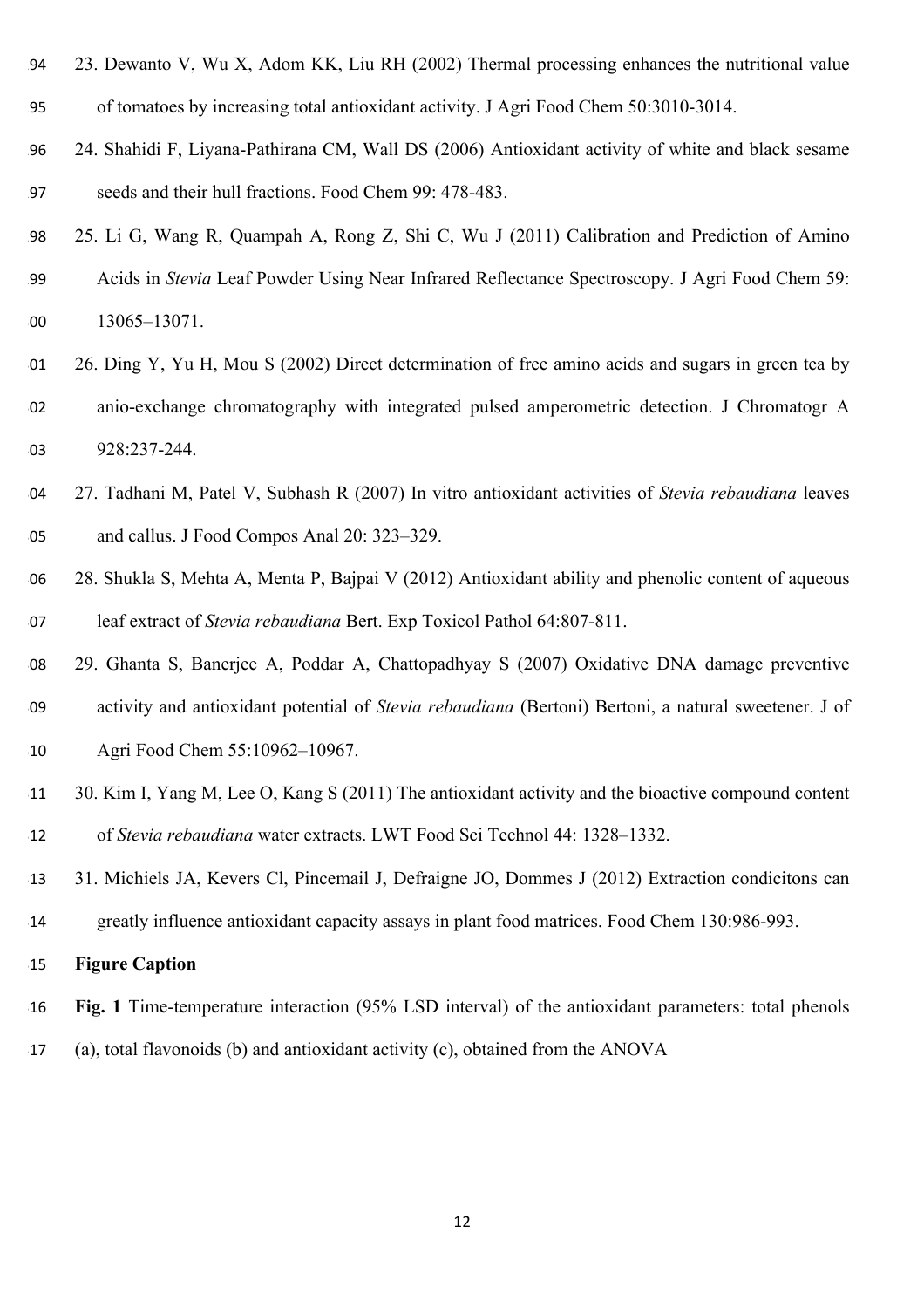

 **Fig. 2** Bi-plot of Principal Component Analysis for the infusion treatments (white diamond **◊**) and the analysed variables: amino acids and antioxidant parameters (total phenols, total flavonoids and antioxidant activity) (black diamond **♦**).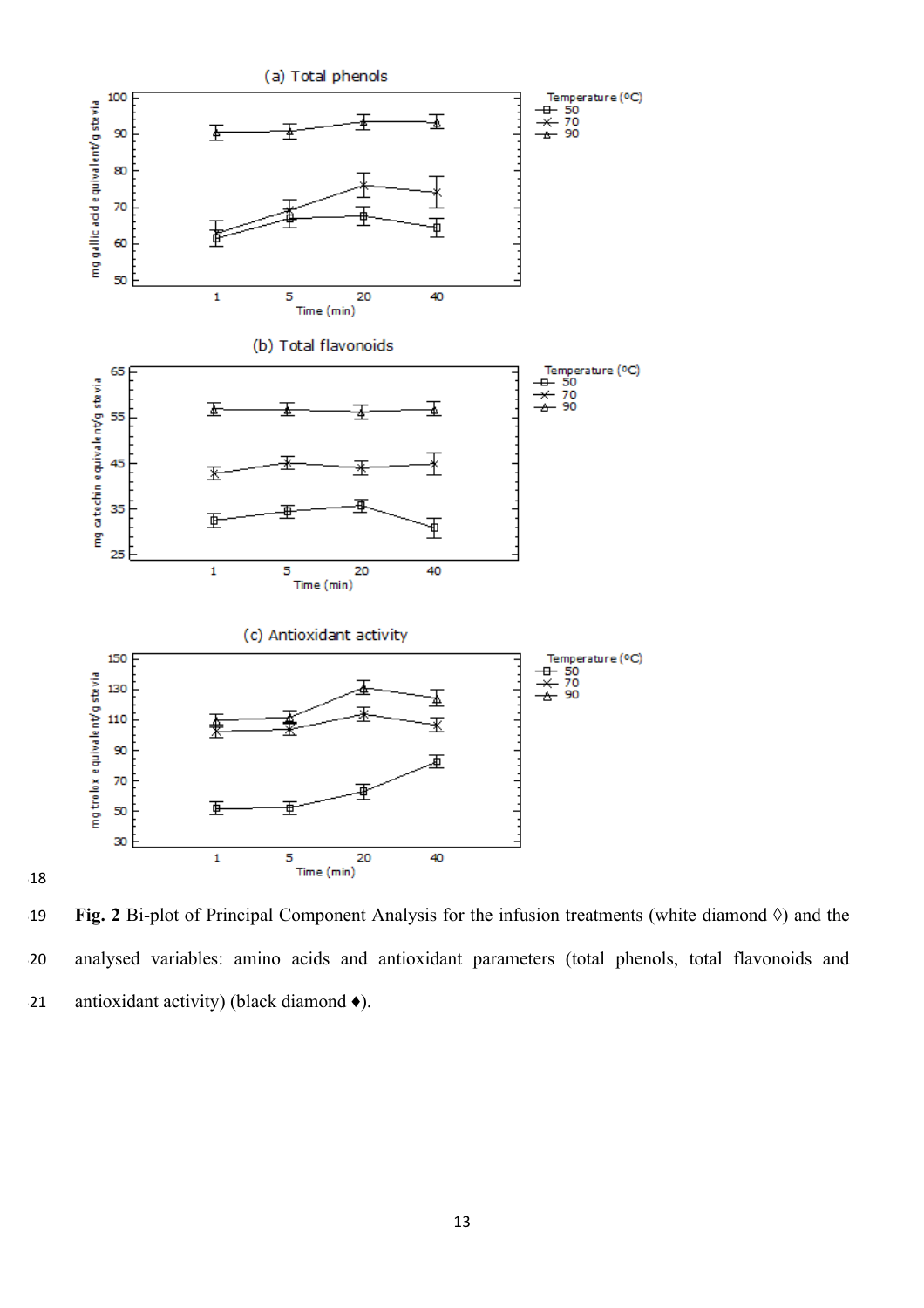



323 **Table 1**. Amino acids (mg /g stevia) in dried leaves (mean and standard deviation) and multifactor 324 ANOVA results for these amino acids in stevia infusions obtained at different temperatures and 325 treatment times. F-ratios for each of the two factors (temperature and time) and their interactions are 326 included.

327

| Amino<br>acids | <b>Dried</b><br><b>Leaves</b><br>mean(SD) | <b>ANOVA INFUSIONS</b> |                   |                   |                          |                   |                   |                   |                |                          |                          |  |
|----------------|-------------------------------------------|------------------------|-------------------|-------------------|--------------------------|-------------------|-------------------|-------------------|----------------|--------------------------|--------------------------|--|
|                |                                           | Temperature (T)        |                   |                   |                          |                   | Interaction       |                   |                |                          |                          |  |
|                |                                           | 50                     | 70                | 90                | <b>F-ratio</b>           | 1                 | 5                 | 20                | 40             | <b>F-ratio</b>           | $T^*t$                   |  |
| Ala            | 0.34(0.02)                                | $0.54^{a}$             | $0.55^{\text{a}}$ | $0.57^{\circ}$    | 1.21 <sup>ns</sup>       | $0.53^{a}$        | $0.56^{ab}$       | $0.58^{b}$        | $0.54^{ab}$    | $1.81$ <sup>ns</sup>     | 3.49                     |  |
| Asn            | 0.36(0.14)                                | $0.35^{\rm a}$         | $0.35^{ab}$       | $0.38^{b}$        | $3.05^{ns}$              | $0.33^{a}$        | $0.39^{b}$        | $0.38^{b}$        | $0.33^{a}$     | $5.7***$                 | $2.19^{ns}$              |  |
| Asp            | 0.38(0.04)                                | $0.42^{\rm a}$         | $0.44^{\rm a}$    | $0.42^{\rm a}$    | $0.49^{ns}$              | $0.44^{\rm a}$    | $0.44^{\rm a}$    | $0.41^{\rm a}$    | $0.42^{\rm a}$ | $0.51$ <sup>ns</sup>     | $1.52$ <sup>ns</sup>     |  |
| Glu            | 0.95(0.12)                                | $0.34^{a}$             | 0.38 <sup>a</sup> | $0.42^{\rm a}$    | $1.59^{ns}$              | $0.40^{\rm a}$    | $0.34^{a}$        | 0.38 <sup>a</sup> | $0.39^{a}$     | 0.41 <sup>ns</sup>       | $0.73$ <sup>ns</sup>     |  |
| <b>Ile</b>     | 0.26(0.03)                                | 0.20 <sup>a</sup>      | $0.21^{ab}$       | $0.22^b$          | $3.72$ *                 | 0.20 <sup>a</sup> | 0.20 <sup>a</sup> | $0.22^{\rm a}$    | $0.21^{\rm a}$ | $0.89$ <sup>ns</sup>     | $1.75$ <sup>ns</sup>     |  |
| Leu            | 0.082(0.006)                              | $0.11^{b}$             | $0.11^{b}$        | 0.10 <sup>a</sup> | $17.51***$               | $0.09^{\rm a}$    | 0.10 <sup>b</sup> | $0.12^{\circ}$    | $0.12^{\circ}$ | 27.92**                  | 28.47**                  |  |
| <b>Phe</b>     | 0.30(0.06)                                | 0.06 <sup>a</sup>      | 0.06 <sup>a</sup> | $0.07^{\rm a}$    | $0.56^{\text{ns}}$       | $0.06^{\rm a}$    | $0.06^a$          | $0.06^{a}$        | $0.07^{\rm a}$ | $0.89^{ns}$              | $0.9$ <sup>ns</sup>      |  |
| Pro            | 0.55(0.04)                                | $0.96^{\rm a}$         | $0.95^{\text{a}}$ | 1.00 <sup>a</sup> | $0.26$ <sup>ns</sup>     | $0.92^{\text{a}}$ | 1.00 <sup>a</sup> | $1.03^{\rm a}$    | $0.91^{\rm a}$ | 0.98 <sup>ns</sup>       | $0.52$ <sup>ns</sup>     |  |
| <b>Ser</b>     | 8.1(0.7)                                  | $4.48^{a}$             | $4.44^a$          | $4.36^{a}$        | $0.06^{ns}$              | 4.17 <sup>a</sup> | $5.08^{b}$        | $4.55^{ab}$       | $3.92^{\rm a}$ | $3.3*$                   | $0.93$ <sup>ns</sup>     |  |
| Tyr            | 0.12(0.08)                                | $0.05^{\rm a}$         | 0.05 <sup>a</sup> | $0.06^{\rm a}$    | $2.3^{ns}$               | $0.05^{\rm a}$    | $0.05^{\rm a}$    | $0.05^{\text{a}}$ | $0.05^{\rm a}$ | 0.7 <sup>ns</sup>        | $0.9$ <sup>ns</sup>      |  |
| Val            | 0.29(0.02)                                | 0.25 <sup>a</sup>      | $0.26^{b}$        | $0.26^{b}$        | $5.57*$                  | $0.25^{\text{a}}$ | $0.25^{ab}$       | $0.27^{b}$        | $0.27^{\rm b}$ | $4.47*$                  | $5.69$ **                |  |
| <b>Total</b>   | 11.7                                      | 7.79                   | 7.85              | 7.80              | $\overline{\phantom{a}}$ | 7.49              | 8.53              | 7.97              | 7.28           | $\overline{\phantom{a}}$ | $\overline{\phantom{0}}$ |  |

328 *For each factor. different letters in each row indicate homogeneous groups (significant differences at 95% confidence level* 

**29** *as obtained by the LSD test). ns=Not significant;*  $*$   $p$  < 0.05;  $*$   $*$   $p$  < 0.01